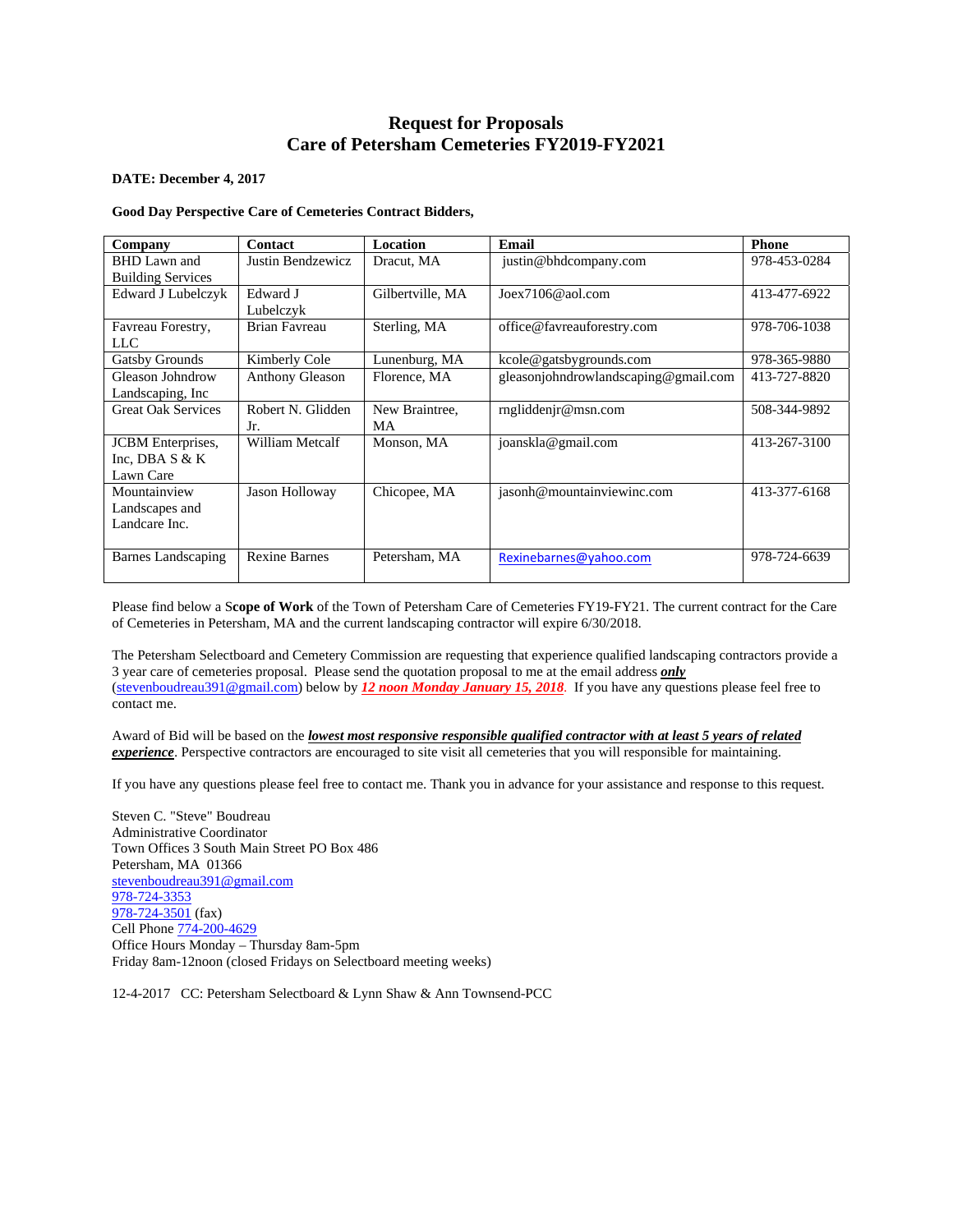## **FY2019-FY2021 TOWN OF PETERSHAM CARE OF CEMETERIES**  *Scope of the work*

### **TOWN OF PETERSHAM**

This list of specifications is intended to define the major expectations related to the Care of Cemeteries contract to be awarded to an outside firm by the Town of Petersham.

#### **The Town maintains nine (9) cemeteries, with a total area of twenty-one (21) acres.**

- 1. Spring clean-up to begin at the end of March or as soon as the snow is gone.
- 2. Replace sod disturbed during the winter or in other seasons.
- 3. Rake sand and debris from grass.
- 4. Rake leaves left over from winter and fall. Remove planters and dead flowers.
- 5. Smooth or lift out ruts left by trucks, cars, or other heavy equipment.
- 6. Seed or re-sod bare spots at appropriate time.
- 7. Fill in sunken graves as needed.
- 8. Record and report to Cemetery Commission any fallen, loose, or broken gravestones.
- 9. Level up metal grave lot corner markers as needed.
- 10. Prune trees and cut back limbs encroaching in travel lanes and on gravesites.
- 11. No pesticides or herbicides are to be applied without written approval from the Cemetery Commission.
- 12. Apply lime and fertilizer in consultation with the Cemetery Commission.
- 13. Start mowing by the first week of May. Mowing should include but not be limited to trimming around trees, stone walks, gravestones, markers, etc.
- 14. Suggested mowing annually:

| <b>East Street Cemetery</b> | 20 times per year/Brush Hogging annually                       |  |
|-----------------------------|----------------------------------------------------------------|--|
| Center Cemetery             | 19 (aka Village Cemetery)                                      |  |
| West Road Cemetery          | 19 (aka Coolidge Cemetery)                                     |  |
| <b>Goddard Cemetery</b>     | 19 (aka Hardwick Road or 1 <sup>st</sup> South Cem.)           |  |
| Ledgeville Cemetery         | 16 (aka Gates or 2 <sup>nd</sup> East Cem.)                    |  |
| Mann Cemetery               | 16 (aka North or Harvard Forest Cem.)                          |  |
| <b>Flatrock Cemetery</b>    | 12 (aka Northwest Cemetery)                                    |  |
| Nichewaug Cemetery          | * (aka $2nd$ South Cemetery)                                   |  |
| Williams Cemetery           | (aka Indian Cemetery)<br>∗                                     |  |
|                             | * Trim around stones as needed and brush cut cemetery and trim |  |
|                             | around walls once annually.                                    |  |

- 15. All cemeteries are to be groomed within three (3) days before Memorial Day.
- 16. Set in place each veteran's grave marker as it is delivered, both before Memorial Day and after, until the ground is frozen, for a fee of fifty dollars (\$50).
- 17. Remove the accumulation of grass clippings, at Contractor's expense.
- 18. Remove the accumulation of leaves before the first snow, at Contractor's expense.